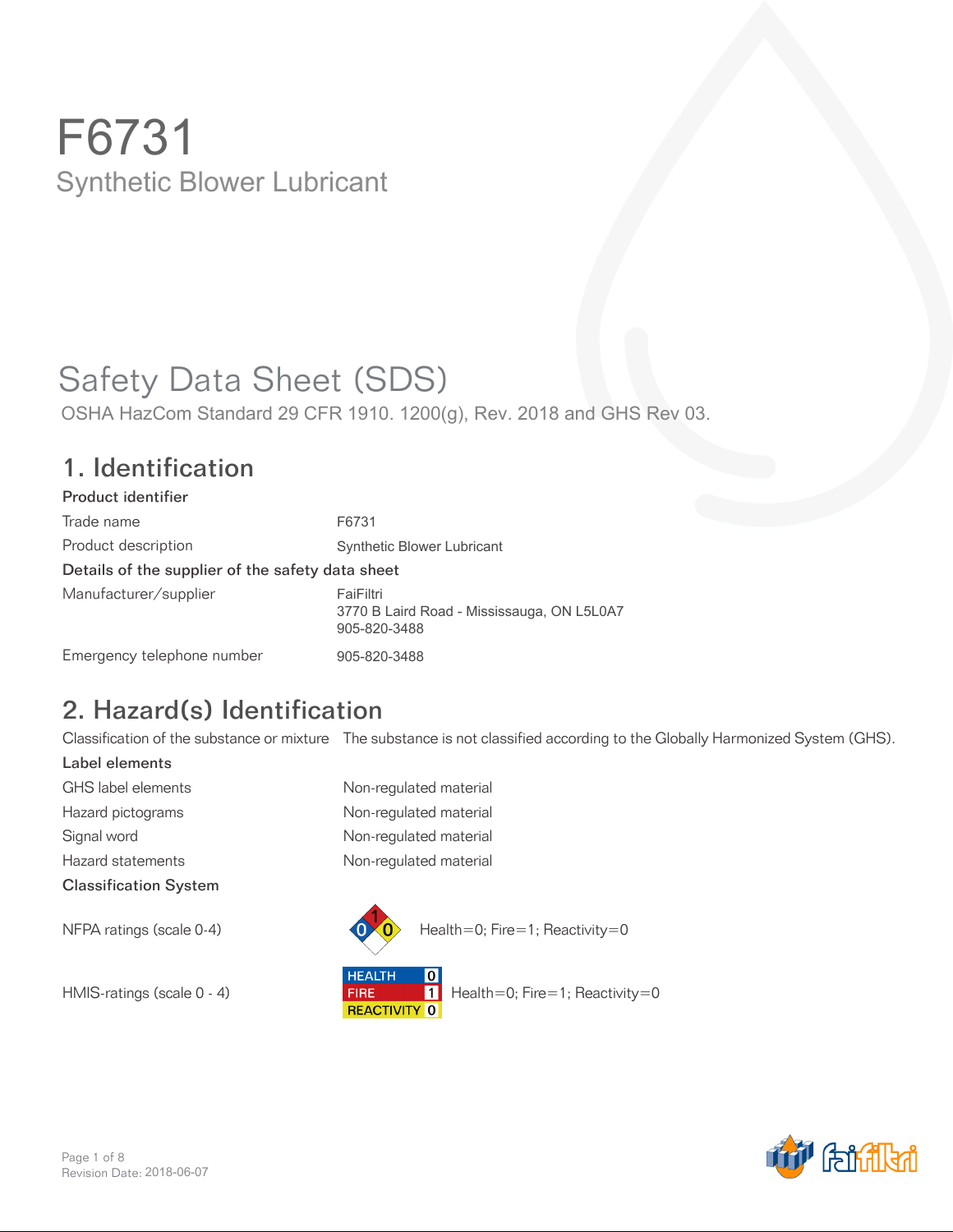## 3. Composition / Information on Ingredients

Chemical characterization Mixtures Description Mixture of the substances listed below with nonhazardous additions Dangerous Components **Non-regulated material** 

#### 4. First-aid Measures

#### Description of first aid measures

| General information                                                           | No special measures required                                                   |
|-------------------------------------------------------------------------------|--------------------------------------------------------------------------------|
| After inhalation                                                              | Supply fresh air; consult doctor in case of complaints                         |
| After skin contact                                                            | Generally the product does not irritate the skin                               |
| After eye contact                                                             | Rinse opened eye for several minutes under running water                       |
| After swallowing                                                              | If symptoms persist, consult doctor                                            |
| both acute and delayed                                                        | Most important symptoms and effects, No further relevant information available |
| Indication of any immediate medical<br>attention and special treatment needed | No further relevant information available                                      |

### 5. Fire-fighting Measures

#### Extinguishing media

Suitable extinguishing agents Use fire fighting measures that suit the environment Special hazards arising from the substance or mixture

Advice for firefighters

No further relevant information available

As in any fire, wear self-contained breathing apparatus pressure-demand (NIOSH)<br>
Protective equipment<br>
Protective equipment approved or equivalent), and full protective gear to prevent contact with skin and eyes.

## 6. Accidental Release Measures

Personal precautions, protective equipment and emergency procedures Environmental precautions entity No special measures required Methods and material for containment and cleaning up

Reference to other sections

Not required

Absorb with liquid-binding material (i.e. sand, diatomite, acid binders, universal binders, sawdust).Dispose of the collected material according to regulations.

See Section 7 for information on safe handling. See Section 8 for information on personal protection equipment. See Section 13 for disposal information.

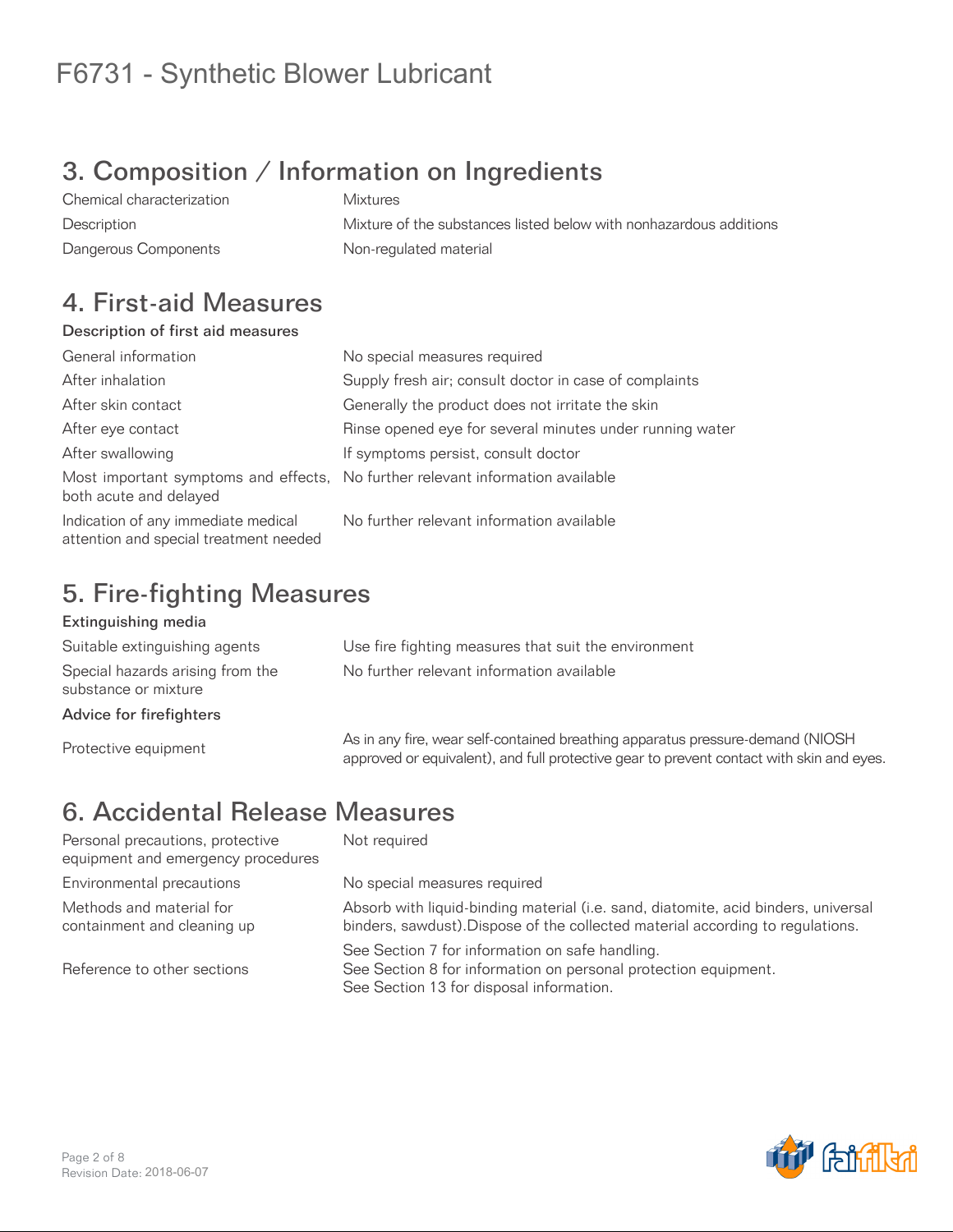### 7. Handling and Storage

| Precautions for safe handling                                | No special measures required              |
|--------------------------------------------------------------|-------------------------------------------|
| Information about protection against<br>explosions and fires | No special measures required              |
| Conditions for safe storage, including any incompatibilities |                                           |
| Storage                                                      |                                           |
| Requirements to be met by<br>storerooms and receptacles      | No special requirements                   |
| Information about storage in one<br>common storage facility  | Not required                              |
| Further information about<br>storage conditions              | None                                      |
| Specific end use(s)                                          | No further relevant information available |

### 8. Exposure Controls / Personal Protection

| Additional information about design<br>of technical systems | No further data; see section 7                                                                                                              |
|-------------------------------------------------------------|---------------------------------------------------------------------------------------------------------------------------------------------|
| <b>Control parameters</b>                                   |                                                                                                                                             |
| Components with occupational<br>exposure limits             | The product does not contain any relevant quantities of materials with critical<br>values that have to be monitored at the workplace        |
| Additional information                                      | The lists that were valid during the creation were used as basis                                                                            |
| <b>Exposure controls</b>                                    |                                                                                                                                             |
| Personal protective equipment                               |                                                                                                                                             |
| General protective and<br>hygienic measures                 | The usual precautionary measures for handling chemicals should be followed                                                                  |
| Breathing equipment                                         | Normally not necessary. If mist is generated, wear approved organic vapor<br>respirator suitable for oil mist areas with sufficient oxygen. |
| Protection of hands                                         | Normally none required, for direct contact of more than 2 hours, PVC, Viton, or<br>Nitrile gloves are recommended.                          |
| Material of gloves                                          | Not required                                                                                                                                |
| Penetration time of glove material                          | Not applicable                                                                                                                              |
| Eye protection                                              | Normally none required, chemical goggles if splashing is likely or high pressure<br>systems are used.                                       |

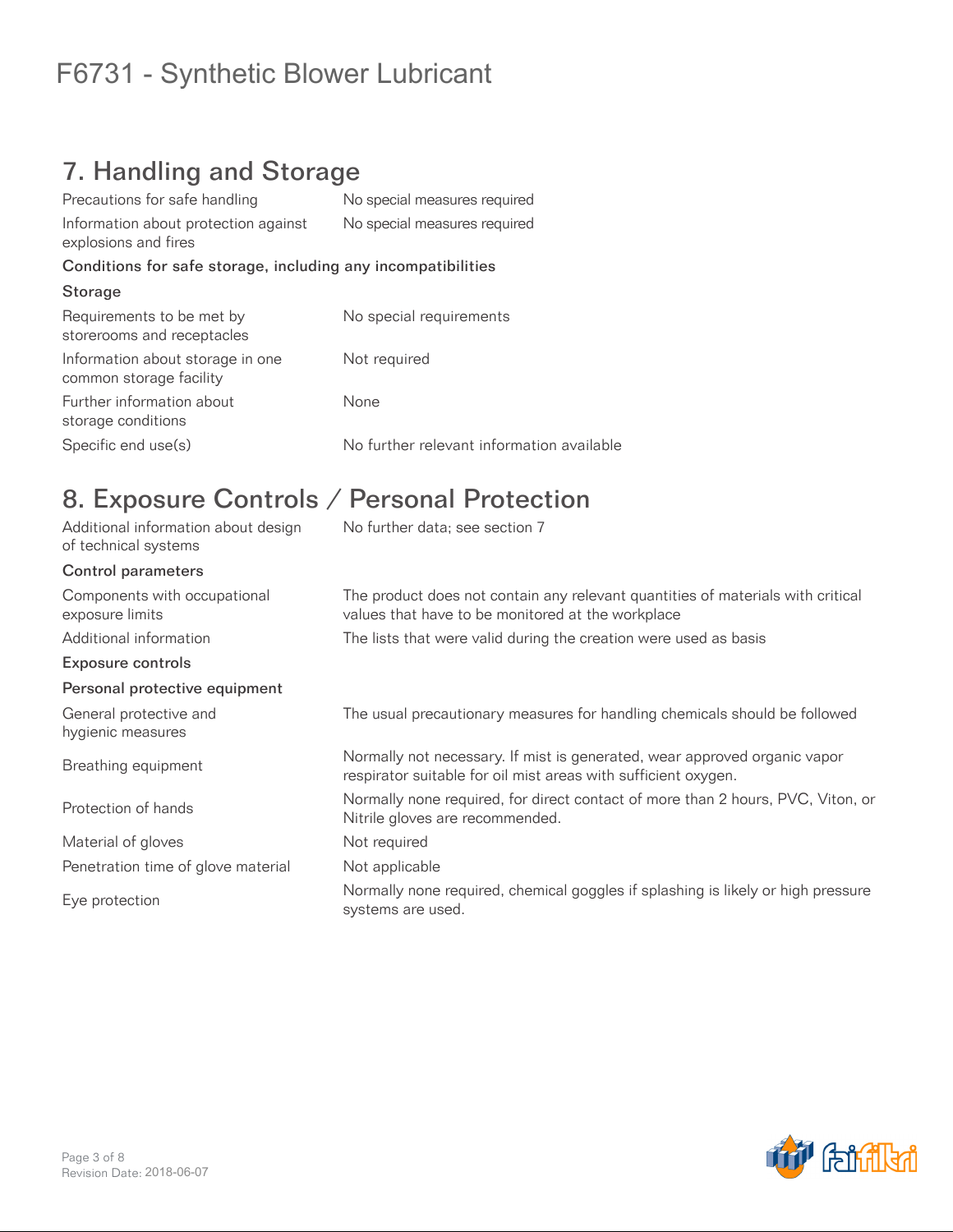### 9. Physical and Chemical Properties

*Information on basic physical and chemical properties*

#### *General Information*

*Appearance Form Liquid Color See product Odor Mild Odor Threshold Not determined pH-value Not determined Change in condition* **Melting point/Melting range <b>Not applicable Not applicable** *Boiling point/Boiling range >570°F (>298°C) Flash Point >480°F (>249°C) Flammability (solid, gaseous) Not applicable Ignition temperature Decomposition temperature Not determined Auto-igniting Not determined* **Danger of explosion** *Not determined Explosion limits Lower Not determined Upper Not determined Vapor Pressure @ 20 DEG C <0.003 kPa Density @ 20 DEG C 0.85-0.89 Relative Density Not determined Vapor Density Not determined Evaporation Rate Not determined Solubility in/Miscibility with Water Not miscible Partition coefficient (n-octanol/water) Not determined Viscosity Viscosity - Dynamic Varies with grade Viscosity - Kinematic Varies with grade Solvent content Organic solvents 0.00% Other Information No further information*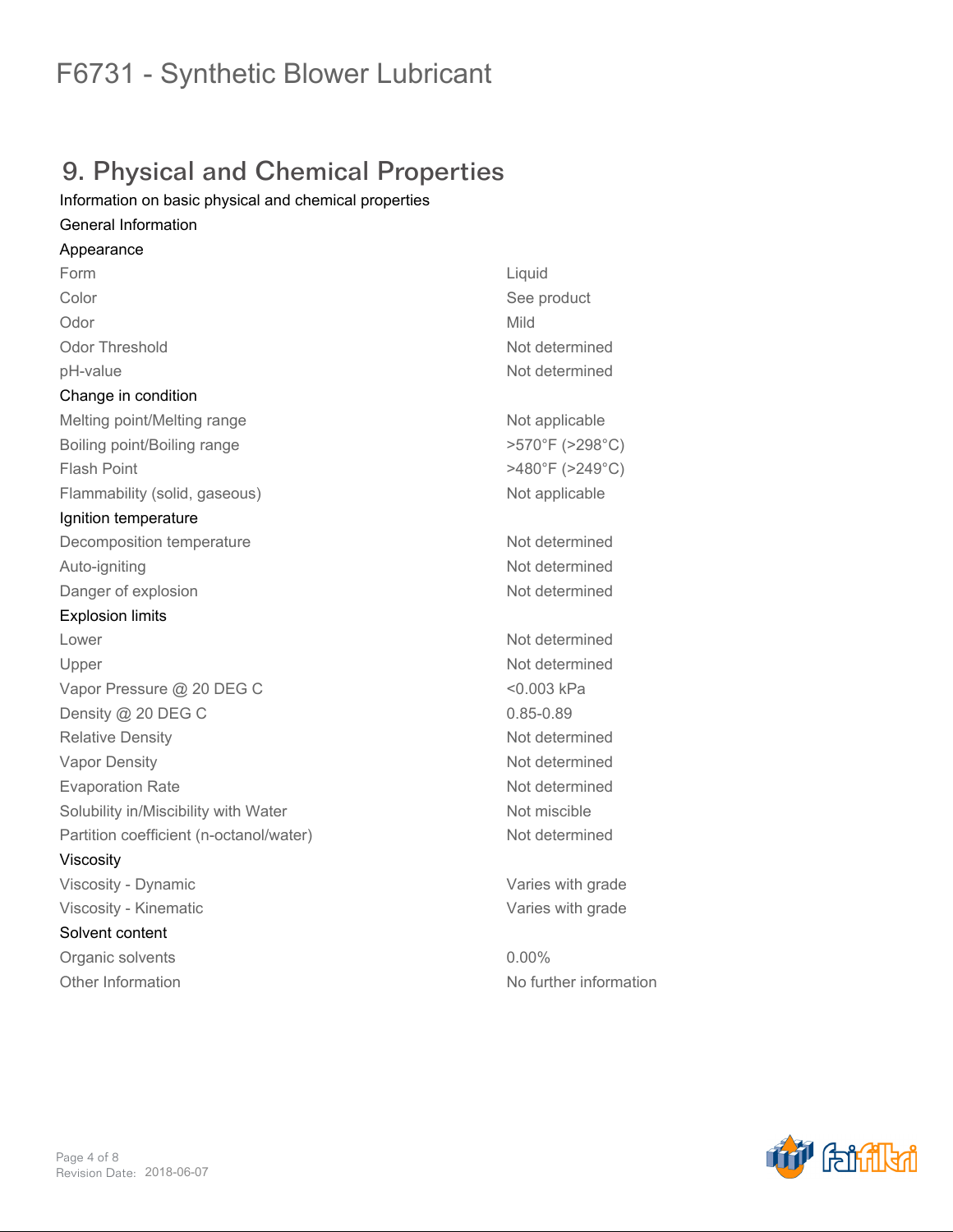## 10. Stability and Reactivity

| No further relevant information available            |
|------------------------------------------------------|
| Stable under normal conditions                       |
| No decomposition if used according to specifications |
| No dangerous reactions known                         |
| No further relevant information available            |
| No further relevant information available            |
| No dangerous decomposition products known            |
|                                                      |

### 11. Toxicological Information

#### Information on toxicological effects

| Acute toxicity                                           |                                                                                                                                                                                                                                                                                               |
|----------------------------------------------------------|-----------------------------------------------------------------------------------------------------------------------------------------------------------------------------------------------------------------------------------------------------------------------------------------------|
| Primary irritant effect                                  |                                                                                                                                                                                                                                                                                               |
| On the skin                                              | No irritating effect                                                                                                                                                                                                                                                                          |
| On the eye                                               | No irritating effect                                                                                                                                                                                                                                                                          |
| Additional toxicological information                     | The product is not subject to classification according to internally approved<br>calculation methods for preparations: When used and handled according to<br>specifications, the product does not have any harmful effects according to our<br>experience and the information provided to us. |
| Carcinogenic categories                                  |                                                                                                                                                                                                                                                                                               |
| IARC (International Agency for<br>Research on Cancer)    | None of the ingredients are listed.<br>Group 1 - Carcinogenic to humans<br>Group 2A - Probably carcinogenic to humans<br>Group 2B - Possibly carcinogenic to humans<br>Group 3 - Not classifiable as to its carcinogenicity to humans<br>Group 4 - Probably not carcinogenic to humans        |
| NTP (National Toxicology Program)                        | None of the ingredients are listed                                                                                                                                                                                                                                                            |
| OSHA-Ca (Occupational Safety<br>& Health Administration) | None of the ingredients are listed                                                                                                                                                                                                                                                            |

### 12. Ecological Information

| Additional ecological information |
|-----------------------------------|
| Mobility in soil                  |
| Bioaccumulative potential         |
| Persistence and degradability     |
| Aquatic toxicity                  |
| loxicity                          |

No data is available on this product No further relevant information available No further relevant information available No further relevant information available No further relevant information available

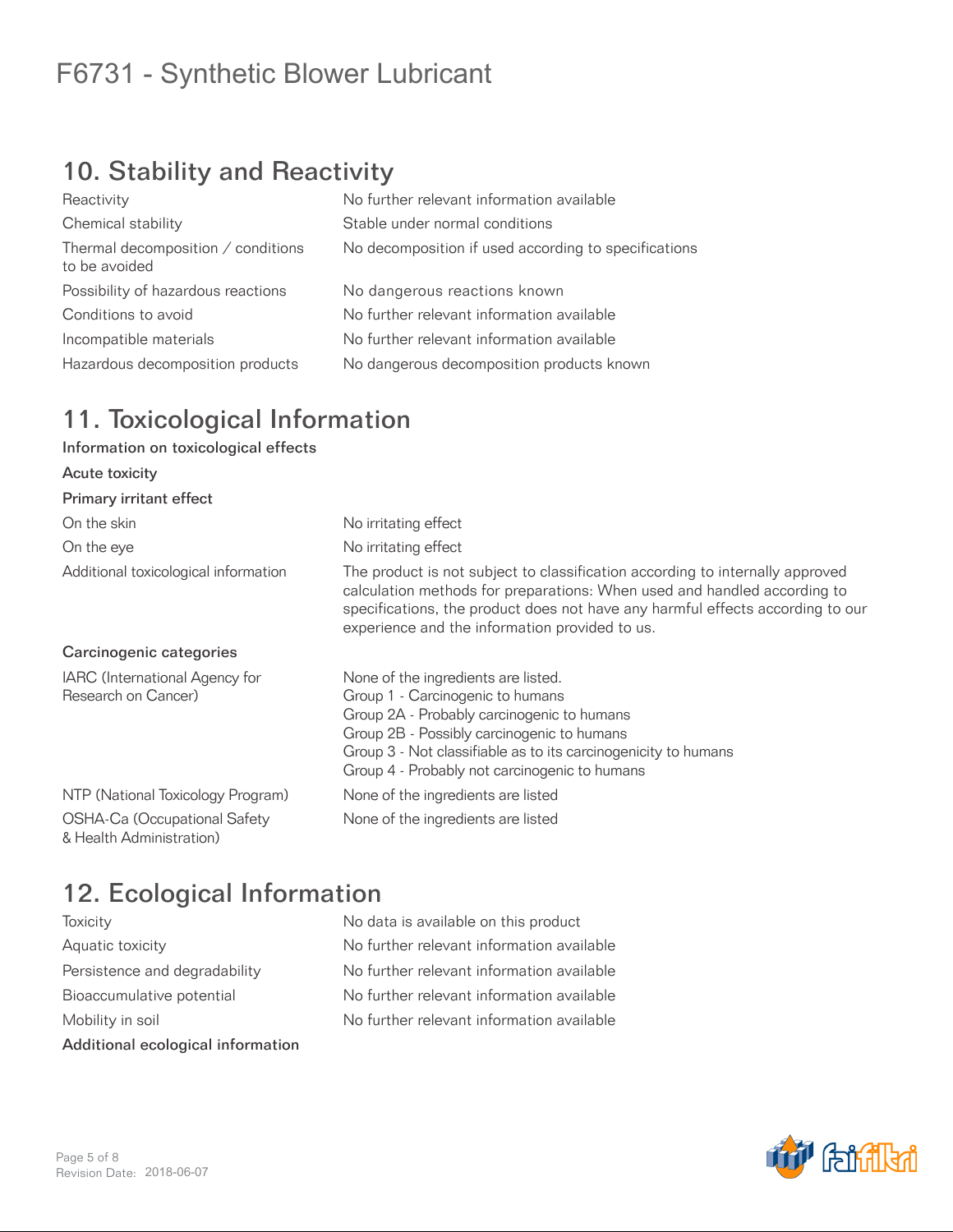## 12. Ecological Information (continued)

General notes Generally not hazardous for water Results of PBT and vPvB assessment PBT Not applicable vPvB Not applicable Other adverse effects No further relevant information available

## 13. Disposal Considerations

#### Waste treatment methods

Recommendation Smaller quantities can be disposed of with household waste. Recycle or dispose with household trash. Uncleaned packagings Recommendation **Disposal must be made according to official regulations.** 

#### 14. Transportation Information UN-Number

| UN-NUMBER                                                                  |                        |
|----------------------------------------------------------------------------|------------------------|
| DOT, ADN, IMDG, IATA                                                       | Non-regulated material |
| <b>ADR</b>                                                                 | Non-regulated material |
| UN proper shipping name                                                    |                        |
| DOT, ADR, ADN, IMDG, IATA                                                  | Non-regulated material |
| Transport hazard class(es)                                                 |                        |
| DOT, ADR, ADN, IMDG, IATA                                                  |                        |
| Class                                                                      | Non-regulated material |
| Packing group                                                              |                        |
| DOT, ADR, IMDG, IATA                                                       | Non-regulated material |
| Environmental hazards                                                      |                        |
| Marine pollutant                                                           | No                     |
| Special precautions for user                                               | Not applicable         |
| Transport in bulk according to Annex II<br>of MARPOL73/78 and the IBC Code | Not applicable         |
| UN "Model Regulation"                                                      |                        |

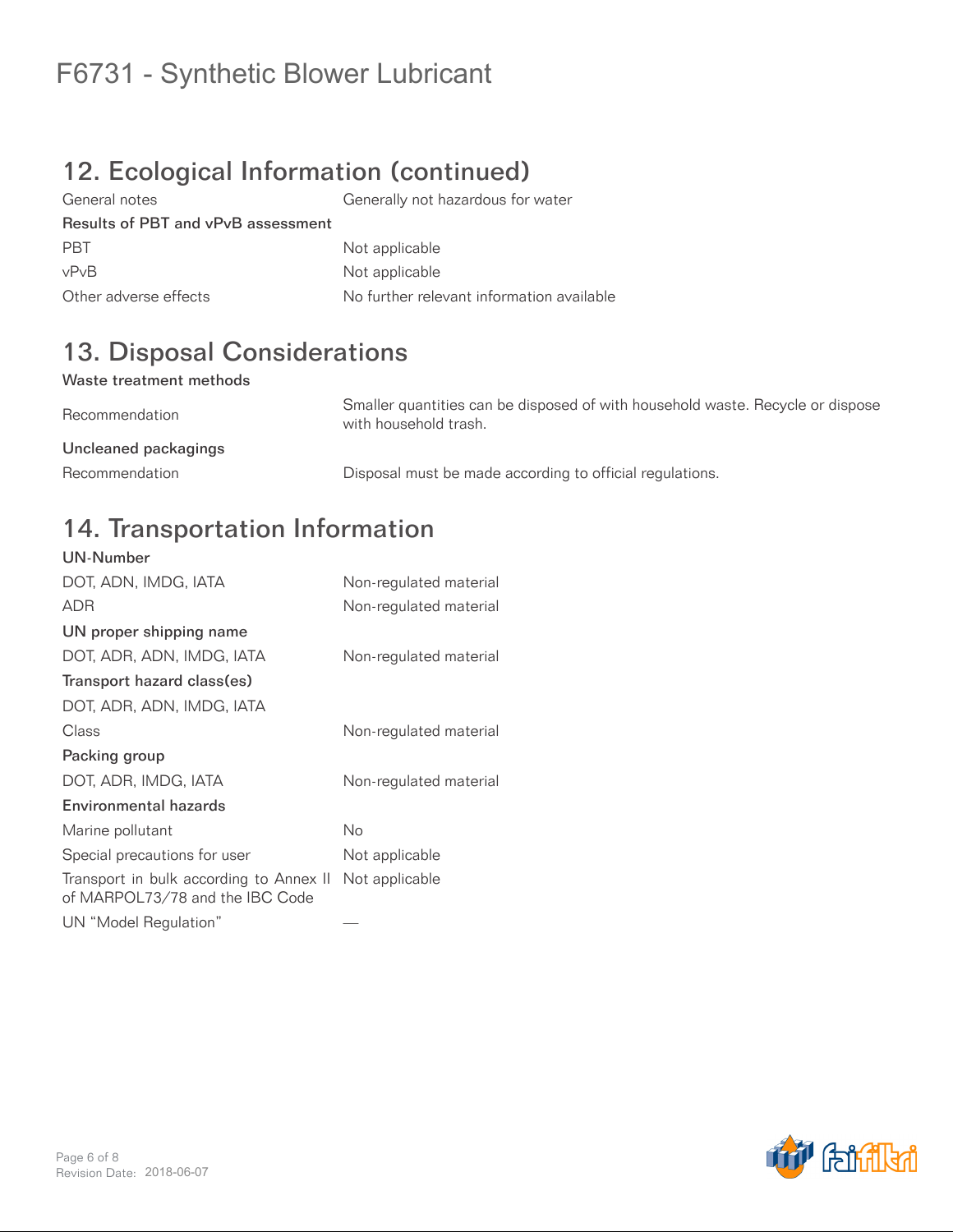## 15. Regulatory Information

#### Safety, health and environmental regulations/legislation specific for the substance or mixture

| Sara                                                                                           |                                                        |
|------------------------------------------------------------------------------------------------|--------------------------------------------------------|
| Section 355 (extremely<br>hazardous substances)                                                | None of the ingredients are listed                     |
| Section 313 (Specific toxic<br>chemical listings)                                              | None of the ingredients are listed                     |
| <b>TSCA (Toxic Substances Control Act)</b>                                                     | None of the ingredients are listed                     |
| Proposition 65                                                                                 |                                                        |
| Chemicals known to cause cancer                                                                | None of the ingredients are listed                     |
| Chemicals known to cause reproductive<br>toxicity for females                                  | None of the ingredients are listed                     |
| Chemicals known to cause reproductive None of the ingredients are listed<br>toxicity for males |                                                        |
| Chemicals known to cause<br>developmental toxicity                                             | None of the ingredients are listed                     |
| Carcinogenic categories                                                                        |                                                        |
| EPA (Environmental Protection Agency)                                                          | None of the ingredients are listed                     |
| TLV (Threshold Limit Value established<br>by ACGIH)                                            | None of the ingredients are listed                     |
| NIOSH-Ca (National Institute for<br>Occupational Safety and Health)                            | None of the ingredients are listed                     |
| GHS label elements                                                                             | Non-regulated material                                 |
| Hazard pictograms                                                                              | Non-regulated material                                 |
| Signal word                                                                                    | Non-regulated material                                 |
| Hazard statements                                                                              | Non-regulated material                                 |
| National regulations                                                                           | Non-regulated material                                 |
| State Right to Know                                                                            | Non-regulated material                                 |
| Chemical safety assessment                                                                     | A Chemical Safety Assessment has not been carried out. |
|                                                                                                |                                                        |